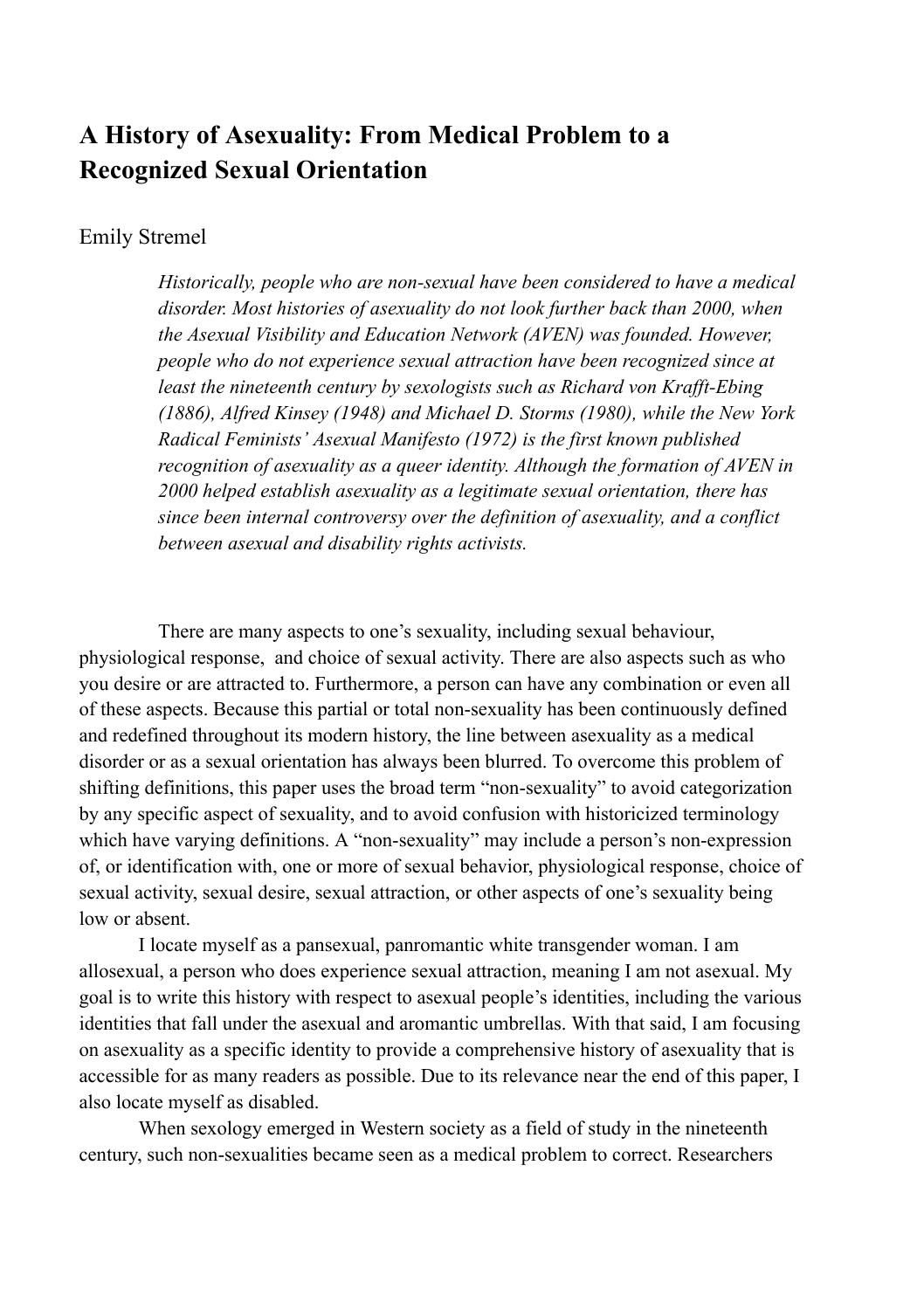69

#### | *The Ascendant Historian*

have continued to attempt categorization of such "deficiencies" and devise treatments to "cure" them. This has been an ongoing process that has continued into the twenty-first century, which has been marked by a growing social recognition of asexuality as a non-pathologized sexual orientation. This recognition emerged shortly after the start of the gay liberation and second wave feminist movements. Overlapping ideas about non-sexuality put these two views at odds with each other, though in the first decade of the twenty-first century, attempts were made by both asexual activists and medical professionals to disentangle these conflicting definitions so that acceptance of asexuality can coexist with treatments against biological barriers to a satisfactory sex life for those who desire it. Finally, there is another conflict between asexual and disability rights activists caused by widespread social assumptions that disabled people are inherently asexual.

Researchers of asexual history have generally followed a limited timeline, focusing on the founding of the Asexual Visibility and Education Network (AVEN) in 2001, or shortly before, as the starting point for activism promoting asexuality as a legitimate sexual orientation. These include psychologists Anthony F. Bogaert (2006),<sup>309</sup> Andrew Hinderliter  $(2013)^{310}$ , Emily M. Lund & Bayley A. Johnson  $(2014)^{311}$ , and the legal scholar Elizabeth F. Emens  $(2014)$ .<sup>312</sup> On the academic development of asexual research, Bogaert<sup>313</sup> and Emens<sup>314</sup> recognize Michael D. Storms' 1980 model of sexual orientation, which included asexuality, though other scholars do not. Most focus on the introduction of Hypoactive Sexual Desire Disorder (HSDD) to the *Diagnostic & Statistics Manual of Mental Disorders* in 1987 as the beginning of scientific analogues to asexuality, or its predecessor, Inhibited Sexual Desire, beginning in 1980. Since 2000, scholars of asexuality have attempted to understand the difference between HSDD, still recognized as a psychiatric disorder, and asexuality, as a sexual orientation, most notably Bogaert  $(2006)^{315}$  and Hinderliter  $(2013)^{316}$ . Though some scholars are more thorough than others, the evolution of scholarly research into non-sexualities — which overlapped and developed into

- <sup>313</sup> Bogaert, "Toward a Conceptual Understanding of Asexuality," 241.
- <sup>314</sup> Emens, "Compulsory Sexuality," 308.
- <sup>315</sup> Bogaert, "Toward a Conceptual Understanding of Asexuality," 241-250.
- <sup>316</sup> Hinterliter, "How Is Asexuality Different from Hypoactive Sexual Desire Disorder?" 172-178.

<sup>309</sup>Anthony F. Bogaert, "Toward a Conceptual Understanding of Asexuality" *Review of General Psychology*, 10:3 (2006), 247.

<sup>&</sup>lt;sup>310</sup> Hinderliter, Andrew. "How Is Asexuality Different from Hypoactive Sexual Desire Disorder?" *Psychology & Sexuality*, 4:2 (2013), 170-171. DOI: 10.1080/19419899.2013.774165

<sup>&</sup>lt;sup>311</sup> Emily M. Lund & Bayley A. Johnson, "Asexuality and Disability: Strange but Compatible Bedfellows" *Sex & Disability*, 33 (2015), 123-132. DOI 10.1007/s11195-014-9378-0

<sup>312</sup> Elizabeth F. Emens, "Compulsory Sexuality" *Stanford Law Review*, 66:2 (Feb. 2014), 303-386.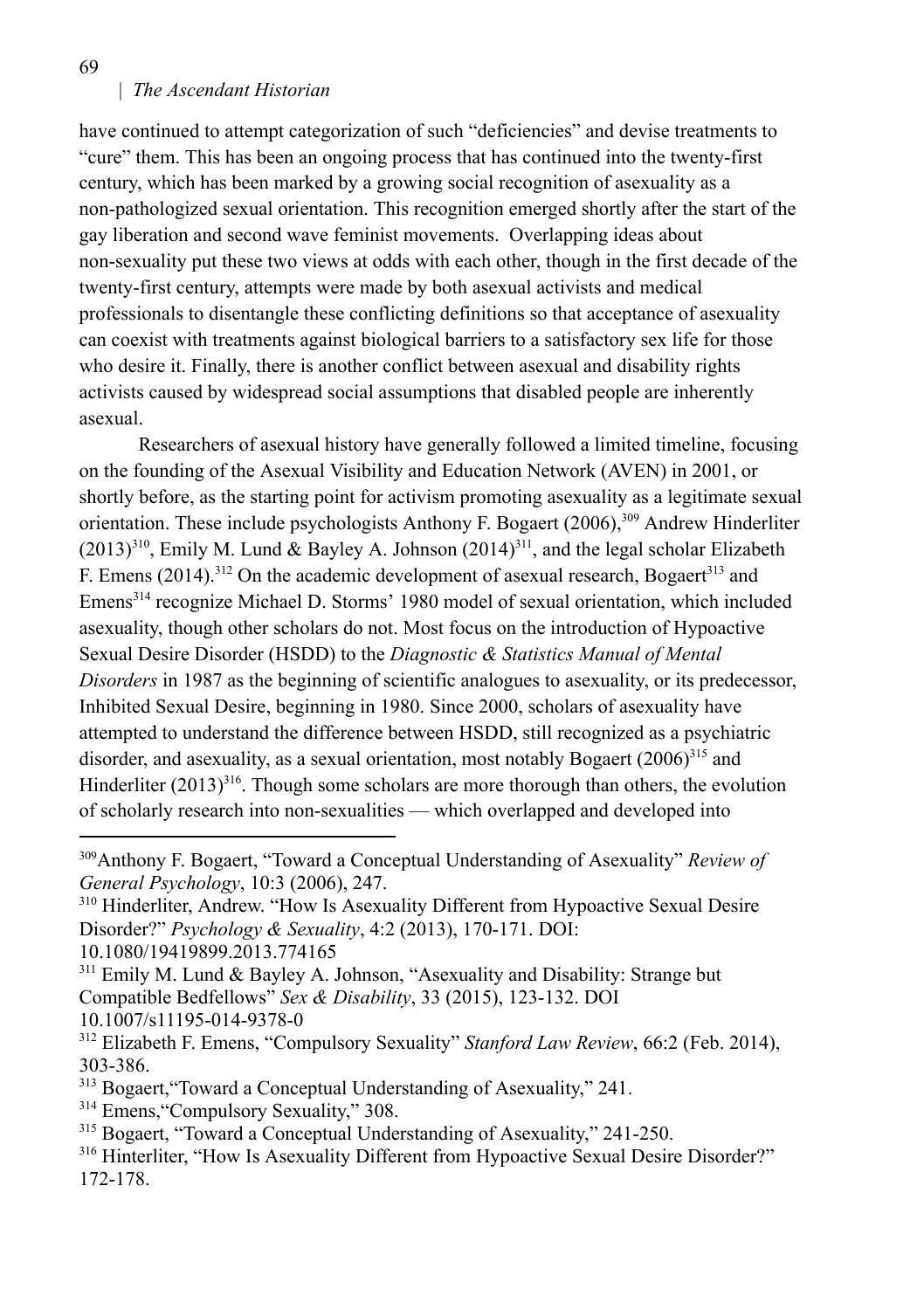asexuality — can be traced back further to the late nineteenth century, and its recognition as a sexual orientation, of which evidence can be found at least as far back as 1972.

Richard von Krafft-Ebing, an early German sexologist, first published the famous *Psychopathia Sexualis* in 1886. He cited 10 cases of what he termed "Anæsthesia Sexualis (Absence of Sexual Feeling) as a congenital anomaly", of which all but one were men.<sup>317</sup> He described the subjects as people completely disinclined toward sexual activity of any kind, and some who only masturbated. He claimed all cases of anæsthesia sexualis could all be attributed to "degenerative defects" or "functional cerebral disturbances."<sup>318</sup> Despite the disproportionate number of male cases, he noted that congenital anæsthesia sexualis was more common for women, though in "a milder form."<sup>319</sup>

Some contemporaries of Krafft-Ebing include the Italian sociologists Cesare Lombroso and Guglielmo Ferrero, and the British sexologist Havelock Ellis. Lombroso and Ferrero attributed the perceived "frigidity" of women to generally diminished senses, including hearing, emotion, and even pain.<sup>320</sup> Ellis saw men and women as having equally powerful sexual desire, and believed that anæsthesia sexualis in women was caused by cognitive or physiological issues. He followed a general trend of separating *libido* (sexual desire) and *voluptas* (sexual pleasure), and argued that contemporary attitudes toward female sexuality as a private matter made it difficult for sexologists to accurately ascertain their subjects' libidos.<sup>321</sup> The entomologist Alfred C. Kinsey is known for upending public perceptions of sexuality. His 1948 *Sexual Behavior in the Human Male* and the follow-up *Sexual Behaviour in the Human Female* are collectively known as "the Kinsey Reports", and shocked the American public by revealing the wide variety and popularity of not only sexual activities which were accepted and even encouraged, but also activities which were widely considered "deviant" by society. Interviewing around 6300 men<sup>322</sup> and "nearly 8000" women<sup>323</sup> across the two studies. Kinsey's goal was to track sexual behavior accurately and objectively, without regard for public perceptions of propriety.<sup>324</sup>

<sup>317</sup> Richard von Krafft-Ebing, *Psychopathia Sexualis*, 42-47, trans. Charles Gilbert Chaddock. Philadelphia, PA: The F. A. Davis Co. Publishers, 1892.

<sup>318</sup> Ibid, 42. https://archive.org/details/psychopathiasexualis00kraf/page/42/mode/2up

<sup>319</sup> Ibid, 46.

<sup>320</sup> Eunjung Kim, "Asexualities and Disabilities in Constructing Sexual Normalcy" *Asexualities: Feminist and Queer Perspectives*, 259-260, eds. Karli June Cerankowski, Megan Milks. New York: Routledge, 2014.

<sup>322</sup> Alfred C. Kinsey, Wardell B. Pomeroy, and Clyde E. Martin, *Sexual Behavior in the Human Male*, 6. Philadelphia, PA: W. B. Saunders Company, 1948.  $321$  Kim, "Asexualities and Disabilities in Constructing Sexual Normalcy," 262-263.

<sup>323</sup> Alfred C. Kinsey, Wardell B. Pomeroy, and Clyde E. Martin, and Paul H. Gebhard, *Sexual Behavior in the Human Female*, v. Philadelphia, PA: W. B. Saunders Company, 1953.

<sup>324</sup> Kinsey "*Sexual Behavior in the Human Male*," 5.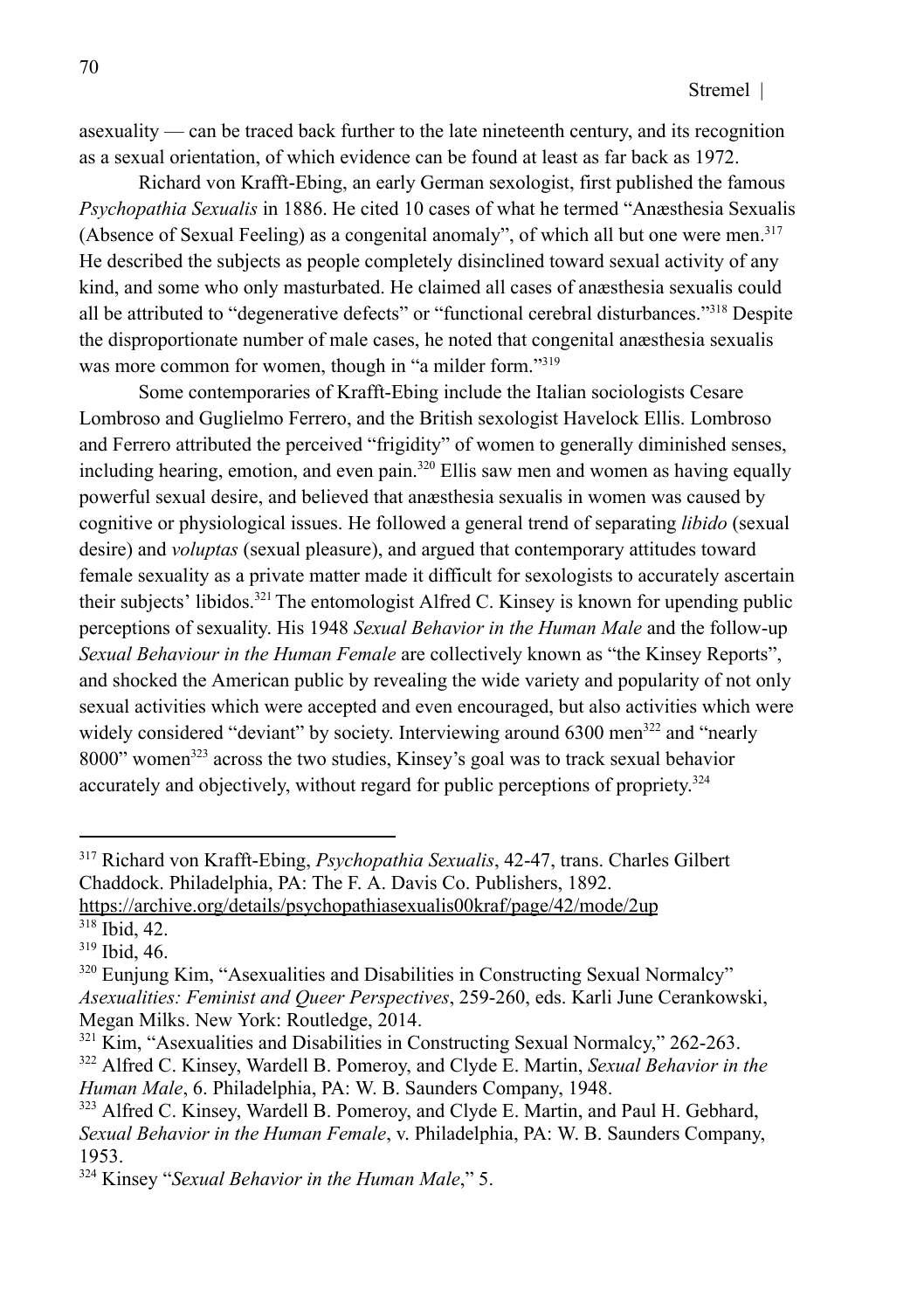In the first report, he established what is popularly known today as the *Kinsey Scale*, used to gauge a person's sexual orientation. The scale ranges from 0 to 6, with 0 marking "exclusively heterosexual", 6 marking "exclusively homosexual", and numbers in between marking a corresponding graded scale of bisexuality. This scale is "based on both psychologic reactions and overt experience."<sup>325</sup> Less well known is that Kinsey included an 'X' category in his data, which he defined as "men with no socio-sexual contacts or response", though there is no discussion of people in this group<sup>326</sup> aside from the statement that they "rapidly disappear between the ages of 5 and 20."<sup>327</sup> The second report expands the definition: "individuals are rated as X's if they do not respond erotically to either heterosexual or homosexual stimuli, and do not have overt physical contacts with individuals of either sex in which there is evidence of any response."<sup>328</sup> In a comparison of statistics regarding sexual orientation and behaviour, Kinsey noted that women in this category were much more common than men. Though he ultimately attributed this to the women's "inexperience",<sup>329</sup> by positioning this category in relation to hetero-, homo- and bisexuality, he inadvertently implied that not feeling sexual attraction can be its own sexual orientation.

Meanwhile, psychiatric diagnoses were becoming formalized. The *Diagnostic and Statistics Manual of Mental Disorders* is a series of books detailing possible diagnoses psychiatrists could make. Though the first two editions were not taken very seriously, the thorough and detailed DSM-III quickly became the gold standard for professional diagnosis following its publication.<sup>330</sup> Tracing a series of related diagnosis labels and their progressive changes can be used to investigate the evolution of medicalizing and pathologizing non-sexualities.

The first edition of the *Diagnostic and Statistics Manual of Mental Disorders* was published in 1952. "Sexual deviancy" was the only diagnosis included that was of a sexual nature,<sup>331</sup> though it listed "frigidity" under "supplementary terms of the urogenital system," However, frigidity was left undefined.<sup>332</sup> It was removed with the 1968 publication of the

<sup>325</sup> Ibid., 638-639, 641, 647

<sup>326</sup> Ibid., 656.

<sup>327</sup> Ibid., 658.

<sup>328</sup> Kinsey, "*Sexual Behavior in the Human Female,"* 472.

<sup>329</sup> Ibid.

<sup>331</sup> *Diagnostic and Statistics Manual of Mental Disorders*, 38-39. Washington, DC:  $330$  Rick Mayes & Allan V. Horwitz, "DSM-III and the Revolution in the Classification of Mental Illness" *Journal of the History of the Behavioral Sciences*, 41:3 (2005), 249–251.

American Psychiatric Association, 1952.

<sup>332</sup> Ibid., 125.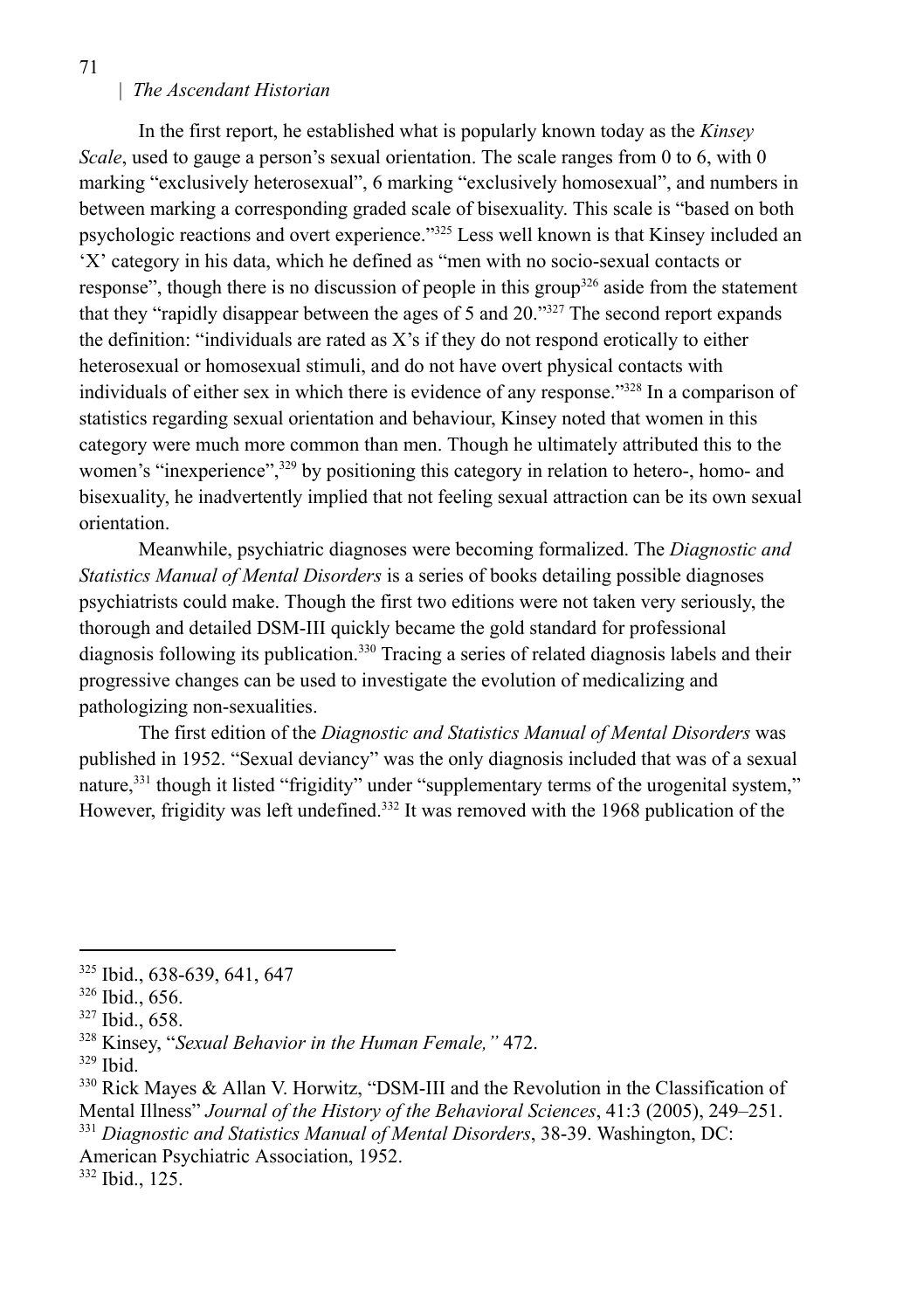DSM-II.<sup>333</sup> Meanwhile, sexual deviancy was categorized into several subtypes.<sup>334</sup> These two books were short  $(130 \text{ and } 134 \text{ pages}, \text{respectively})$ .<sup>335</sup>

The DSM-III, published in 1980, was a gargantuan 494 pages and formalized psychiatric diagnoses into specific, listed criteria.<sup>336</sup> *Inhibited Sexual Desire* was introduced in the DSM-III, under the new class of *Sexual Dysfunctions*. <sup>337</sup> This was later renamed and split into two separate conditions in the DSM-III-R (1987)—Hypoactive Sexual Desire Disorder (HSDD), an absence of sexual desire, and Sexual Aversion Disorder (SAD), an "extreme aversion to, and avoidance of… genital sexual contact with a sexual partner." They were described with a single paragraph each, plus a requirement that it not be explained better by another disorder. 338 In 1994 these diagnoses were updated in the DSM-IV. They were worded exactly the same as in the III, but with one additional criteria that they "cause marked distress or interpersonal conflict." They also were assigned subtypes: "lifelong" or "acquired type[s]", "generalized" or "situational type[s]", and "due to psychological factors" or "due to combined factors."<sup>339</sup> These disorders remained unchanged in 2000 with the publication of the DSM-IV-TR.<sup>340</sup> This edition would remain the standard until the release of the DSM V in 2013.

The medicalization of non-sexuality is only one historical approach to addressing those with little or no interest in sex. Influenced by the gay liberation and radical feminist movements in the 1970s, another approach which has gained support over the past 50 years is the recognition of asexuality as a sexual orientation.

Written in a similar style as the Radicalesbians' *The Woman-Identified Woman*, the manifesto which marked the beginning of lesbian feminism, it seems appropriate that Lisa Orlando's 1972 *Asexual Manifesto* functioned similarly for asexual women. Orlando was a member of the New York Radical Feminists. While the organization created three caucuses, all based on sexual orientation, Orlando and colleague Barbie Hunter Getz found themselves not relating to any others, and formed the Asexual Caucus, consisting only of Orlando and Getz.<sup>341</sup> Asexuality was defined as "relating sexually to no one", and was a

- <sup>339</sup> *Diagnostic and Statistics Manual of Mental Disorders: DSM-IV*, 498-500. Washington, DC: American Psychiatric Association, 1994.
- <sup>340</sup> *Diagnostic and Statistics Manual of Mental Disorders: DSM-IV-TR*, 539-542.

Washington, DC: American Psychiatric Association, 2000.

<sup>334</sup> Ibid., 44. <sup>333</sup> *Diagnostic and Statistics Manual of Mental Disorders, Second Edition (DSM-II)*, 44. Washington, DC: American Psychiatric Association, 1968.

<sup>&</sup>lt;sup>335</sup> Mayes & Horwitz, "DSM-III and the Revolution in the Classification of Mental Illness," 251.

<sup>336</sup> Ibid, 250-251.

<sup>337</sup> Bogaert, "Toward a Conceptual Understanding of Asexuality," 243.

<sup>338</sup> *Diagnostic and Statistics Manual of Mental Disorders, Third Edition, Revised (DSM-III-R)*, 293. Washington, DC: American Psychiatric Association, 1987.

<sup>341</sup> Lisa Orlando, *The Asexual Manifesto*, 1. New York: New York Radical Feminists, 1972. https://app.box.com/s/p7ngvv3iueaj0hk7xadkwd92af2zx4yz/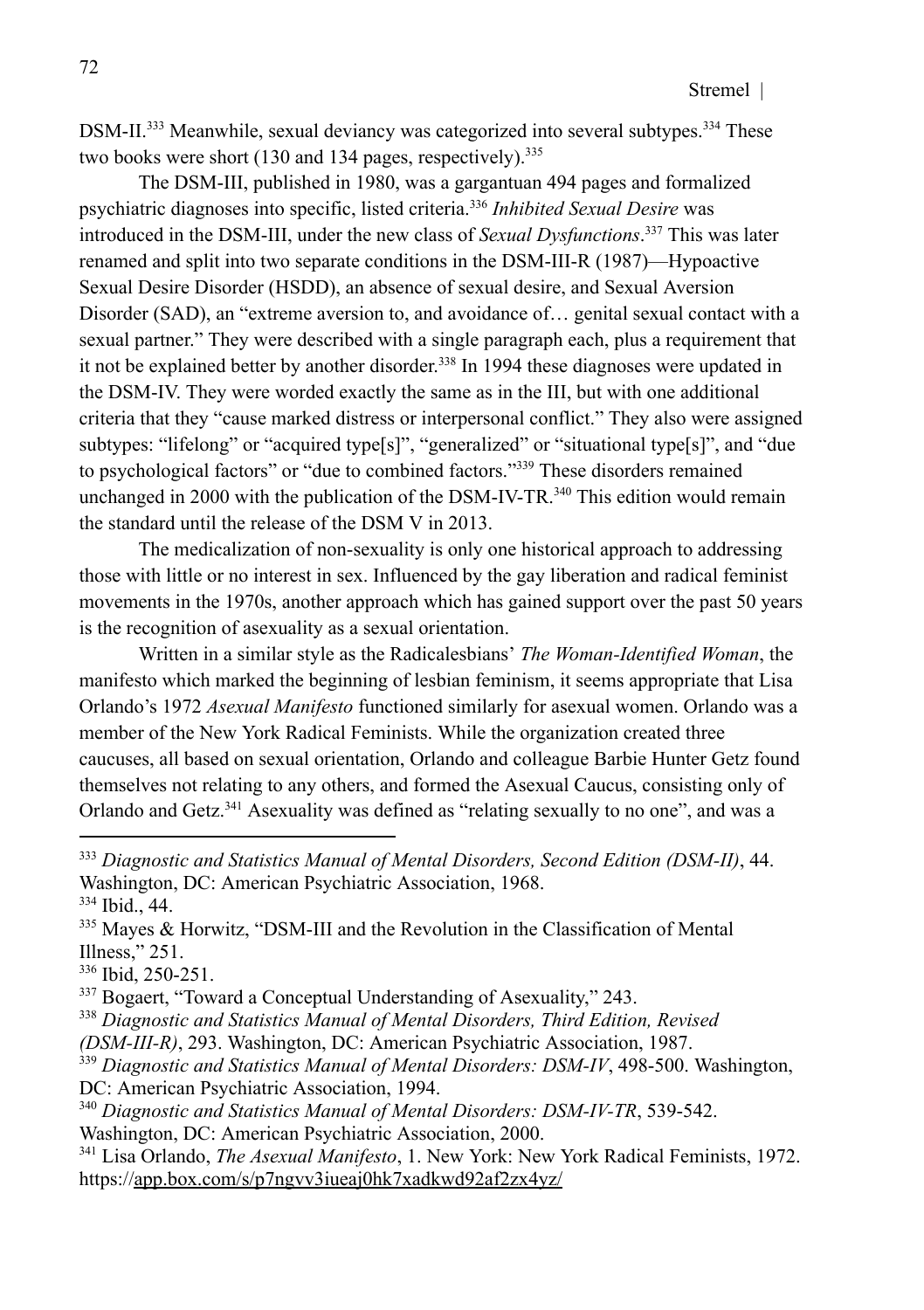response to sexual objectification.<sup>342</sup> This objectification, originally by men, was copied by women toward each other due to social conditioning about sex and its function in intimacy. Thus, all "interpersonal sex", including lesbian sex, was oppressive.<sup>343</sup> Intimacy could be achieved through activities they considered non-sexual, including physical touch and kissing. Being asexual was a political act against such oppression. Orlando gives a list of seven myths about the importance of sex in relationships, before also naming sex as a distraction and barrier to fighting sexism.<sup>344</sup> Significantly, both Orlando and Getz self-identified as asexual. While they did not explicitly state that they believed it to be another sexual orientation, the caucus' existence as a result of analogy to the other caucuses which were based on sexual orientation, indicates that Orlando and Getz did conceptualize asexuality similarly.

There was a small, but growing awareness of asexuality in the New York lesbian and gay community by the late 1970s, as demonstrated by the January 23, 1978 edition of the *Village Voice*. Arthur Bell's front-page article titled "Asexuality: Everybody's Not Doing It" is a commentary on the desexualization of culture and media during this time. The humorous opening line, "it wouldn't surprise me to see a rash of asexual non-dating bars… where people of different asexual persuasions stare at each other and keep their rocks on",<sup>345</sup> reveals an awareness of the diverse experiences of asexual people. Asexuality is discussed in parallel at the cultural and personal levels. Bell notes a reduction in "sexploitation" in newer media, using films like *Star Wars* and *Close Encounters of the Third Kind*, plus Broadway plays such as *Annie* and *Dracula* as examples of media bucking the trend of sex- and romance-themed entertainment. He also noted that they had become less graphic.<sup>346</sup> This was effectively cultural asexuality, an orientation shared collectively by the American public, and expressed via entertainment media.

At the personal level, Bell speculated about the (a)sexuality of Ed Koch, who was too busy with mayoral duties to think about sex. He acknowledges the absence of any activism for asexual rights: "[asexual people] prefer to keep their mouths shut."<sup>347</sup> However, against the advice of one of his interview subjects, he conflates asexuality with celibacy. Another interview subject, the Studio 54 co-owner Steve Rubell, resolves this problem. Rubell, a self-identified asexual, gives his definition of asexuality as "someone who has no desire for sex."<sup>348</sup> Though Bell assigned multiple non-sexualities to asexuality, his article demonstrates a continuity with the *Asexual Manifesto*, as the idea spread from radical feminism.

347 Ibid.

<sup>342</sup> Ibid., 2.

<sup>343</sup> Ibid., 3-4.

<sup>344</sup> Ibid., 5-7.

<sup>345</sup> Arthur Bell, "Asexuality: Everybody's Not Doing It", *Village Voice*, 23:4 (January 23, 1978), 1.

<sup>346</sup> Ibid., p. 20.

<sup>348</sup> Ibid., p. 21.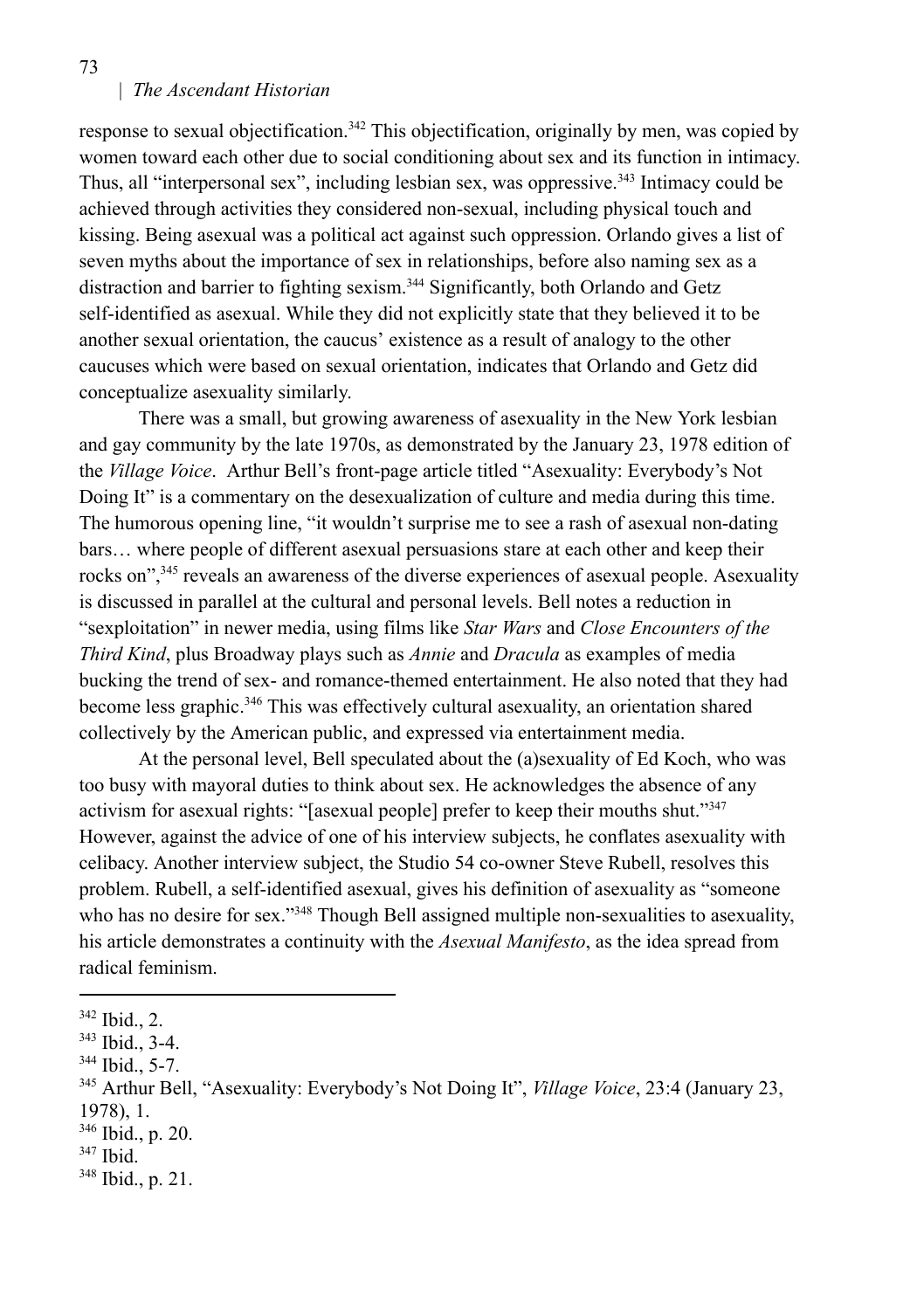In 1980, attention toward asexuality returned to the scholarly domain. Michael D. Storms' *Theories of Sexual Orientation* expanded on Kinsey's 7+X point scale. Instead of the one-dimensional approach to homo-, bi- and heterosexuality, with those with a non-sexuality set aside and dismissed as having barriers to healthy sexual expression, Storms proposed a two-dimensional scale, where the horizontal axis corresponded to what he referred to as "hetero-eroticism", and the vertical axis for "homo-eroticism." He then extended his theory further by dividing this into quadrants, each representing a different category. Those exhibiting high homo-eroticism but low or no hetero-eroticism were categorized as homosexual, and those with the inverse as heterosexual. People who scored high in both dimensions were labelled bisexual. This left a fourth quadrant, representing people with low or no homo-eroticism and low or no hetero-eroticism. These people he categorized as asexual. Asexuality, for Storms, was a fourth sexual orientation.<sup>349</sup> This marked the beginning of scholarly recognition of asexuality as a sexual orientation, though it would take time before it received wider acceptance. That would require bringing wider public attention to the existence of people with an asexual orientation.

This opportunity came with the popularization of the Internet. Two small online communities were formed between 2000 and 2001. The first was the creatively named Haven for the Human Amoeba (HHA), a peer support-based Yahoo! Group for self-identified asexual people. The second, created almost at the same time as the HHA became popular in July 2001, was the Asexual Visibility and Education Network (AVEN) website in spring 2001. The founder, David Jay, defined an asexual person as "a person who is attracted to neither gender" on the AVEN website connected with college LGBTQ+ student organizations, and soon collaborated with HHA members to grow the AVEN website.<sup>350</sup> In recognition of non-binary people, he later changed the definition to "a person who does not experience sexual attraction." This definition remains on the AVEN website today. <sup>351</sup> This conceptualization of asexuality was both orientation and in particular, identity-based.

In 2006, an argument spilled out on the internet between Jay and HHA member Geraldine Levi Jones. Jay believed that asexual people could be sex-positive, and still identify as asexual if they masturbated, since the definition focused on sexual attraction as opposed to behavior. Jones, on the other hand, believed the definition of asexuality should encompass both attraction and behavior. In particular, she thought masturbation should exclude a person from an asexual identity. Her and her supporters were dubbed "anti-sexuals" and carried a sense of elitism over allosexual people. The split resulted in

<sup>349</sup> Michael D. Storms, "Theories of Sexual Orientation" *Journal of Personality and Social Psychology*, 38:5 (1980), 784-785, 790.

<sup>&</sup>lt;sup>350</sup> Hinderliter, "How Is Asexuality Different from Hypoactive Sexual Desire Disorder?" 170-171.

<sup>&</sup>lt;sup>351</sup> Asexuality Visibility and Education Network. "Welcome." https://www.asexuality.org (accessed Dec. 5, 2021).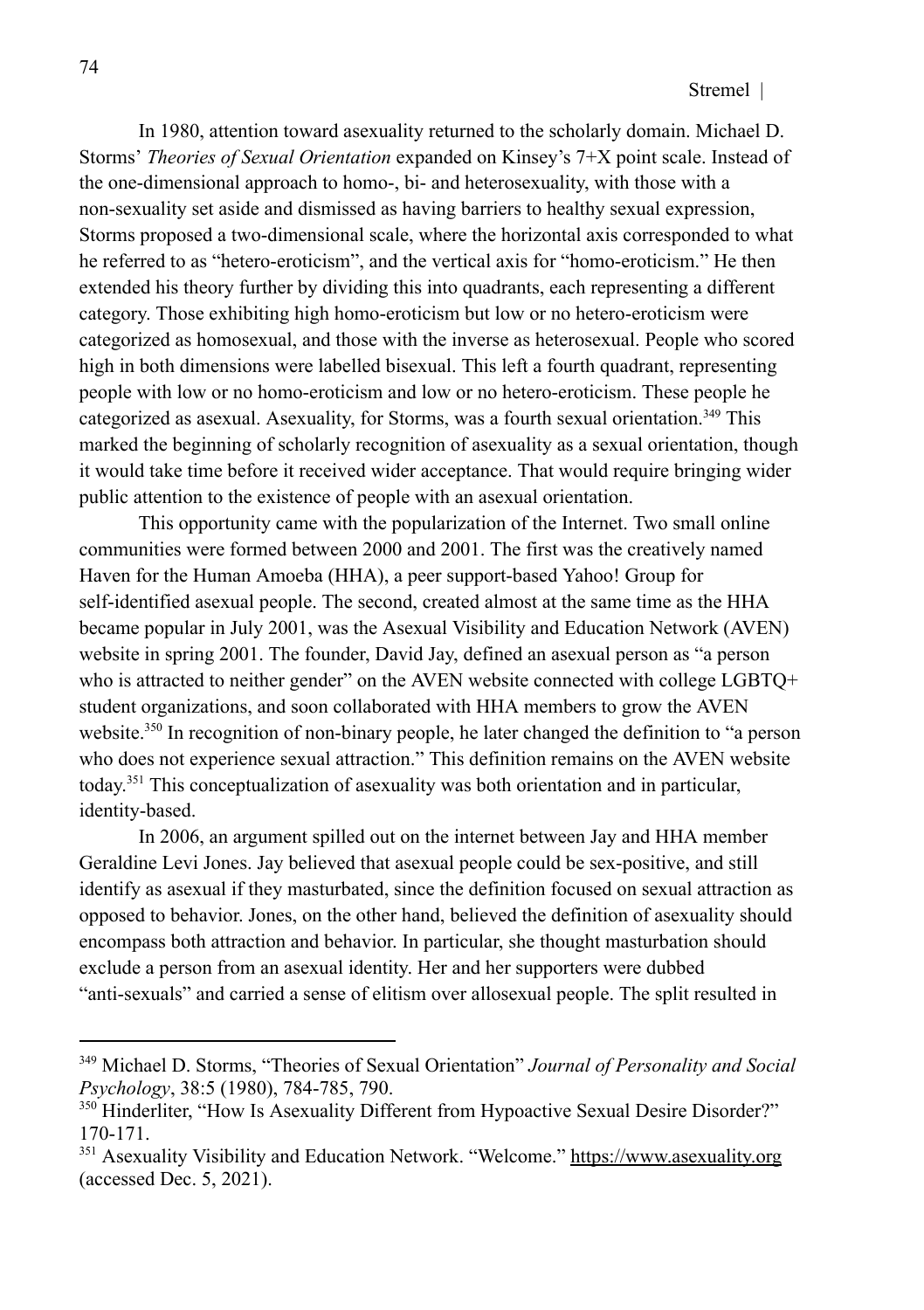The Official Asexual Society. "Nonlibidoism" in the name replaced "Asexual" in the title when it became clear that there was widespread support for AVEN's position. 2006 marked the end of The Official Nonlibidoism Society, but it is recognized by AVEN members as a useful group that helped asexuals to clarify the definition of the identity and come to a consensus.<sup>352</sup>

Asexual activists have come into conflict with the disability rights movement. This stems from different connotations of asexuality for each group, and the impact of asexuality becoming more visible on disabled people. Some queer and crip theory can illustrate the problem. The feminist author Adrienne Rich introduced the concept of *compulsory heterosexuality* in her 1980 article "Compulsory Sexuality and Lesbian Existence." The theory says that there is an assumed social expectation that all women are naturally inclined sexually toward men. Women who claim a lesbian orientation are seen as only having a "preference" or are feminists rebelling against patriarchal society.<sup>353</sup> However, it stands to reason that compulsory *heterosexuality* implies the existence of compulsory *sexuality*. 354

Robert McRuer, in his *Crip Theory*, expands on compulsory heterosexuality, introducing the analogous *compulsory able-bodiedness*. He argues that neither compulsory heterosexuality nor compulsory able-bodiedness can exist without the other. <sup>355</sup> This effectively means that an asexual person is inherently disabled, and a disabled person, due to the social myth that disabled people don't have sex,<sup>356</sup> is inherently asexual. This leads some disability rights activists to oppose framing asexuality as a sexual orientation, believing that it would reinforce negative myths which erase disabled people's sexualities. Conversely, many asexual activists see disability as negative, and seek to disassociate asexuality with a disability, which is implicated by the continued pathologization of non-sexualities.<sup>357</sup> The problem is further complicated by intersectional issues experienced by people who are both disabled and asexual. Such people find themselves excluded in both disability and asexual communities. The gender studies scholar Eunjung Kim argues, however, that this is an artificial conflict and that both communities can gain from supporting each other—if they can present each identity as separate from each other. People can be asexual, disabled, or both, but not one *because* they are the other. Both disability and asexuality can be depathologized.<sup>358</sup>

<sup>356</sup> Kim, "Asexualities and Disabilities in Constructing Sexual Normalcy," 273.

358 Ibid., 273-274.

<sup>&</sup>lt;sup>352</sup> Hinderliter, "How Is Asexuality Different from Hypoactive Sexual Desire Disorder?" 171-172.

<sup>354</sup> Kim, "Asexualities and Disabilities in Constructing Sexual Normalcy," 250. <sup>353</sup> Adrienne Cecile Rich. "Compulsory Heterosexuality and Lesbian Existence (1980)" *Journal of Women's History*, 15:3 (Autumn 2003), 13. DOI: 10.1353/jowh.2003.0079

<sup>355</sup> McRuer, Robert. *Crip Theory: Cultural Signs of Queerness and Disability*, 2. New York: New York University Press, 2006.

<sup>357</sup> Kim, "Asexualities and Disabilities in Constructing Sexual Normalcy," 273.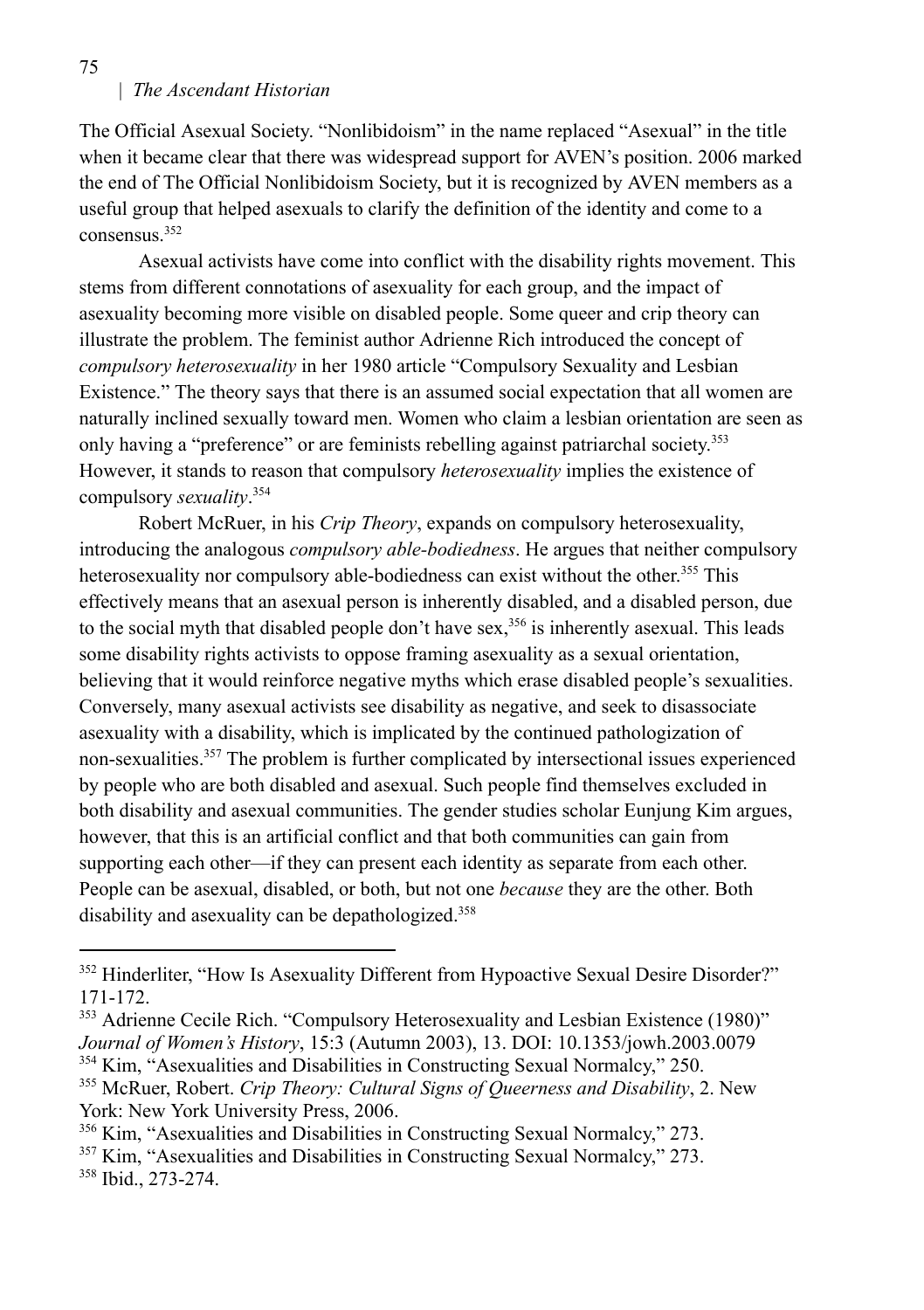In conclusion, the history of asexuality goes back to the late nineteenth century, when the emerging field of sexology attempted to explain and treat various "non-sexualities", ranging from the inability to orgasm, to not experiencing sexual attraction. Non-sexualities were redefined throughout the first half of the twentieth century in various different ways, ultimately leading to their increasing pathologization in successive editions of the *Diagnostic and Statistical Manual of Mental Disorders*. In 1972 asexuality was introduced by feminists as a potential sexual orientation. It slowly gained support, including in the medical profession after Michael D. Storms expanded on the Kinsey scale to create a two-dimensional model of sexual orientation which included asexuality. In the first decade of the twenty-first century, online asexual communities formed and successfully pursued wider awareness of the orientation. However, some asexual activists and disability rights activists attempt to counter each other due to a perceived issue with their co-association. The scholar Eunjung Kim has proposed a solution to this problem: work together to battle this co-association while supporting each other's pursuit for increased recognition. Notions of asexuality have shifted and evolved over the past 150 years, resulting in both conflict and cooperation between medical professionals and the asexual community.

## **Bibliography**

- Asexuality Visibility and Education Network. "Welcome." https://www.asexuality.org (accessed Dec. 5, 2021)
- Bell, Arthur. "Asexuality: Everybody's Not Doing It" *Village Voice*, 23:4 (January 23, 1978), 1 & 20-21.
- Bogaert, Anthony F. "Toward a Conceptual Understanding of Asexuality" *Review of General Psychology*, 10:3 (2006), 241-250.
- *Diagnostic and Statistics Manual of Mental Disorders*. Washington, DC: American Psychiatric Association, 1952.
- *Diagnostic and Statistics Manual of Mental Disorders, Second Edition (DSM-II)*. Washington, DC: American Psychiatric Association, 1968.
- *Diagnostic and Statistics Manual of Mental Disorders: DSM-III-R*. Washington, DC: American Psychiatric Association, 1987.
- *Diagnostic and Statistics Manual of Mental Disorders: DSM-IV*. Washington, DC: American Psychiatric Association, 1994.
- *Diagnostic and Statistics Manual of Mental Disorders: DSM-IV-TR*. Washington, DC: American Psychiatric Association, 2000.
- Emens, Elizabeth F. "Compulsory Sexuality" *Stanford Law Review*, 66:2 (Feb. 2014), 303-386.